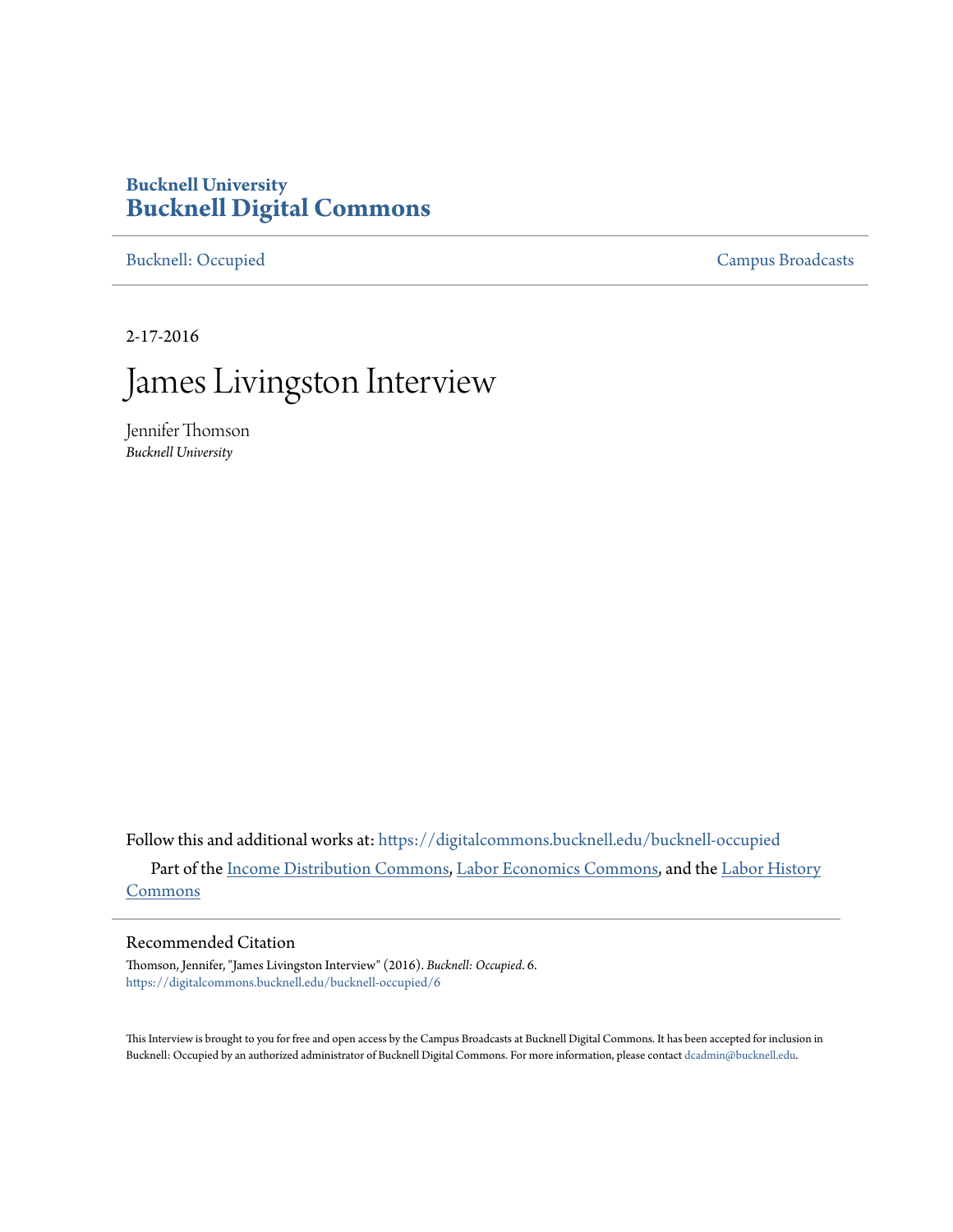**Bucknell: Occupied Copyright 2016, WVBU Bucknell Jennifer Thomson, interviewer (JT) James Livingston, interviewee (JL)**

# **2016-02-17 00:31:56**

**JT:** Hello and welcome to Bucknell: Occupied here on 90.5 WVBU Lewisburg. In the studio with me tonight, I have James Livingston, a historian at Rutgers University who is here on campus to talk about his new book project. Which at this point is entitled "F- Work" so welcome to the studio.

**JL:** Thank you for having me.

**JT:** So I'm wondering if you can, just talk to listeners about what your new project is.

**JL:** Well... we can't use the word on radio, can we? And I wish we could, because I cannot think of a better title than the title that I came up with. Because, the book is really about how we have to recover from the disease called work. Why it is that we want to work, why it is that we do go to work, and why it's actually killing us. Why it's deadening our souls. In some ways, I was talking to your colleague John at lunch about it, it's a sequel to a book that came out in 2011 called "Against Thrift" and in that book, I argued that consumer culture was good for the economy, but also for the environment, and for our souls, [LAUGHS] because it takes us away from work, and what I called in that book the principle of productivity. So... yeah. I'll leave it at that as introduction for now.

**JT:** Why is it that we can't actually say the name of your book project?

**JL:** You know

[CROSSTALK]

**JT:** Besides the FCC

**JL:** That's a really good question, because after all, there's a children's book out, the title which is "Go the F- to Sleep"

**JT:** Yes.

**JL:** I would just walk by--I was in a Barnes and Noble on 15th street in New York City, not more than 10 days ago--and as I was walking out, they had those end-capped tables where all the new literature, new books are, and a prominently featured novel was called the "F- Up"

# [LAUGHS]

**JL:** Christopher Lasch remarked in "The Culture of Narcissism" and I'm sure you recall this, published in 1979, that the corseting of the English language amongst--what he called middle class people and middle class intellectuals--was rather remarkable, and he mentioned precisely this--the entry, if you will,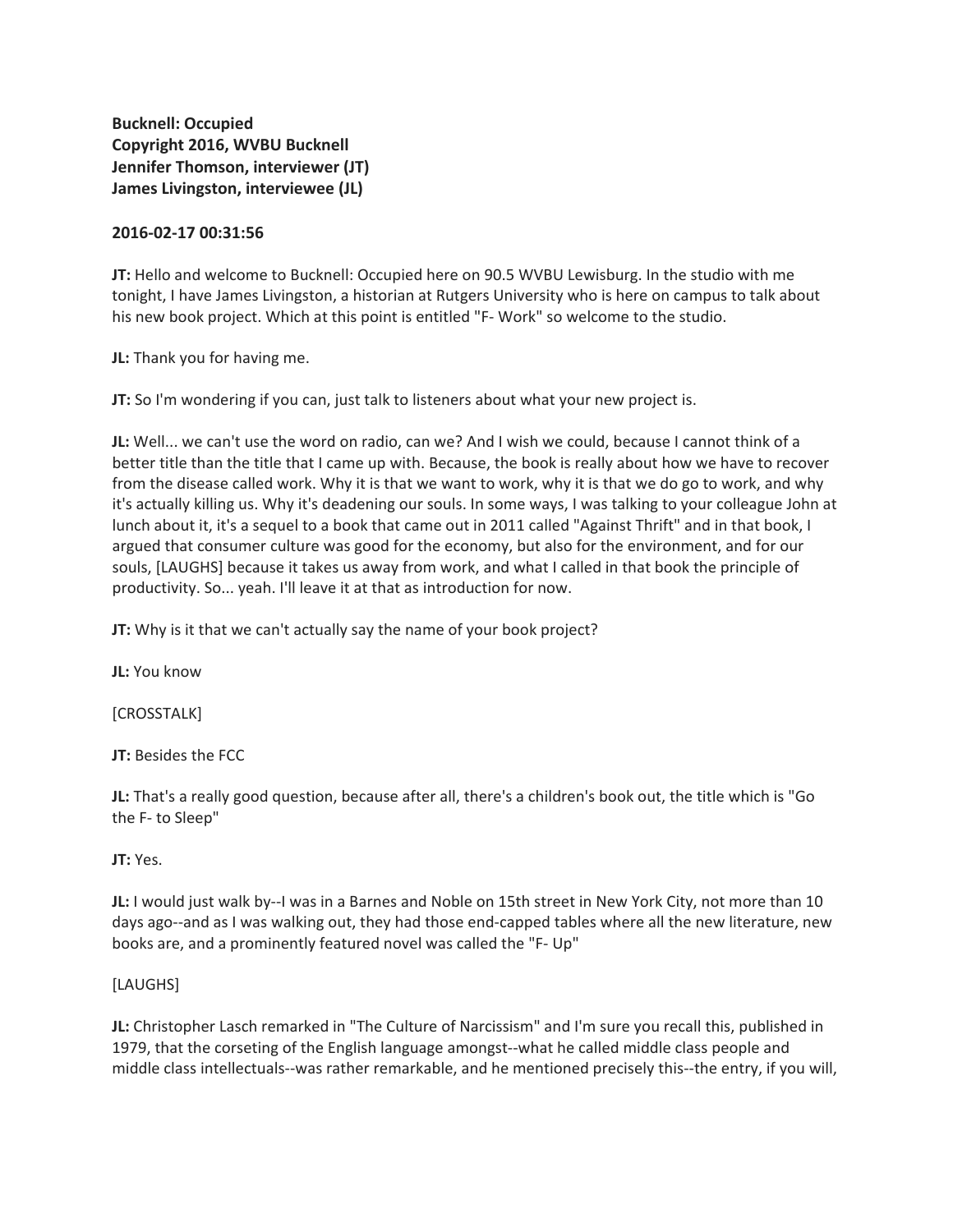of the F- word into our everyday lexicons. So I... it is kinda funny. For example, everybody who watches Comedy Central, and everybody who used to be addicted to John Stewart.

**JT:** MmHm.

**JL:** Every 30 seconds some word was bleeped,

**JT:** MmHm. MmHm.

**JL:** and we know what the word was, and we all giggled about it. But yeah, what is the point of pretending that our language isn't... saturated with this word.

**JT:** MmHm.

**JL:** and with the sentiments that we attach to it. I asked my students, at the beginning of the semester, right after Martin Luther King Day, I asked them if they'd ever heard of trigger warnings. And three of them had.

**JT:** MmHm.

**JL:** Out of approximately 75 students. And I said, 'OK, here's a trigger warning, I'm going to use the Fword a lot.' I have to, it's just part of my approach to things.

**JT:** MmHm. MmHm.

**JL:** But also, I've written this book, it's done, it's called The F- Word. And they were not only goodnatured about it, they were sorta puzzled by my willingness to warn them.

**JT:** MmHm. MmHm.

**JL:** So... I don't know, it's probably an FCC regulation.

**JT:** Well, for sure, for us

**JL:** Yeah.

**JT:** Right now.

**JL:** Yeah.

**JT:** But that's what's going on, but I mean even when they've been publishing the name of your talk around campus it's been sanitized for sure.

**JL:** Yeah. Yeah. And they might end up doing it at North Carolina--the press that's publishing it. It's in production, it should be out in August. You know, they're having something of a tussle there, too.

**JT:** MmHm. MmHm.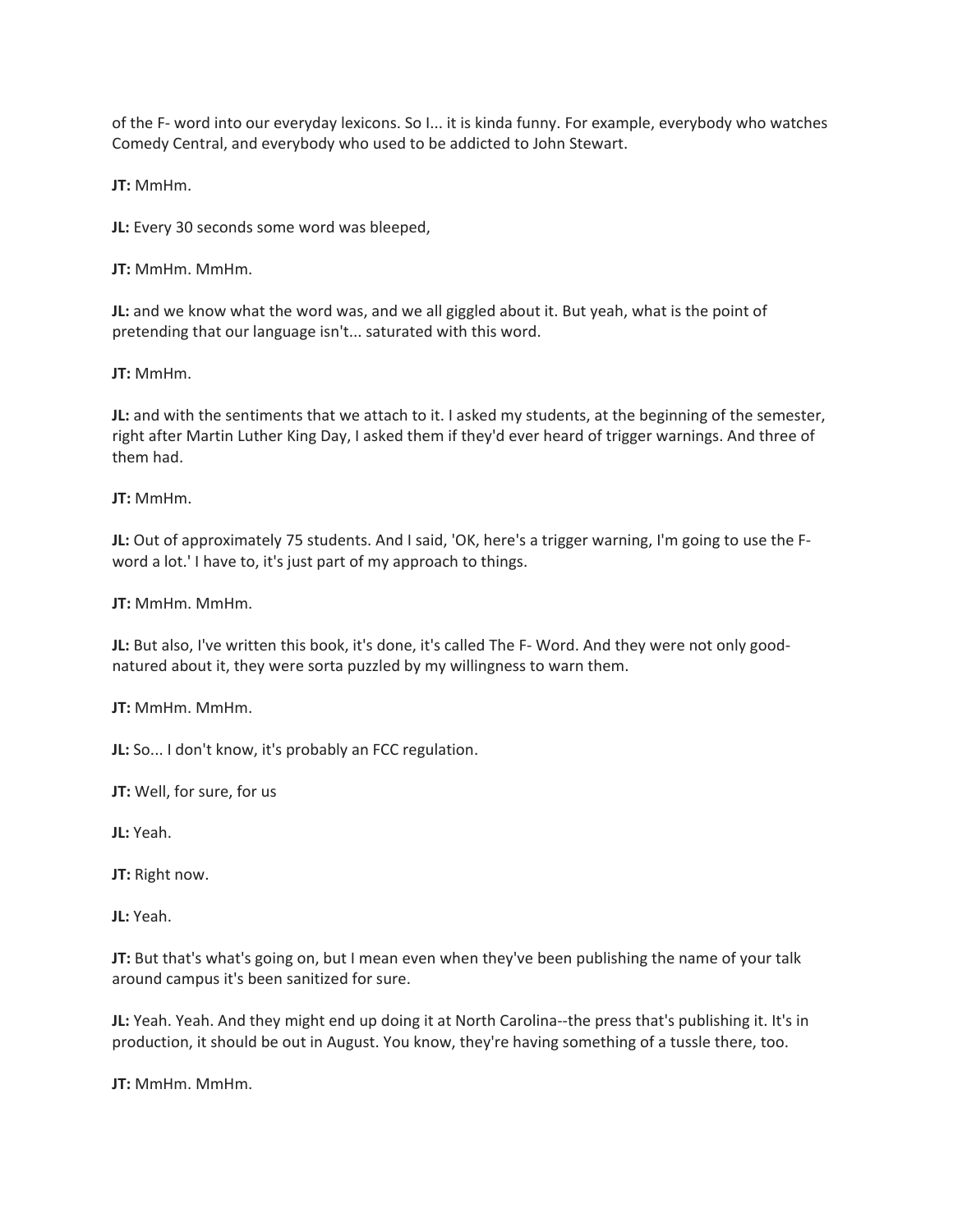**JL:** Should we--should we use graffiti after the F- word [LAUGHS] That kinda thing. So that the only places that I'll be able to talk to interviewers -- like yourself -- will probably be on Comedy Central.

**JT:** Right [LAUGHS]

**JL:** I wish.

**JT:** So why... why F- work, why should we do this.

**JL:** Yeah... Well, there are two, I guess there are two components to the argument. One is that there's not enough work to go around, and what there is of it--

**JT:** MmHm.

**JL:** Cannot pay people what is called a living wage.

# **JT:** Right.

**JL:** That's why I think full employment is a very bad idea. The subtitle of the book is "why full employment is a very bad idea." For example, 25% of adults--not teenagers--25% of adults who are now employed in the United States of America are at or below the poverty line. 40-50% of the people in the labor force who work full-time jobs are eligible for food stamps.

**JT:** Yeah.

**JL:** That suggests to me that the labor market has broken down completely. Along with many other markets. Correct? I mean, it's not... I mean it doesn't seem like an accident that the labor market broke down. And you can find Left-wing economists who might say that. Dean Baker, say, or Mike Konczal, or Thomas Burnett. And yet, what they're trying to say, after acknowledging that the labor market is broken down that we can restore it somehow, whether by public spending or private spending. Well that's one side of the argument. There's not enough work to go around, and so why do we want to put ourselves back to work.

# **JT:** MmHm.

**JL:** By whatever means the Republican Party or the Democratic Party devise. The other part of it, though, is the more important part to me. The economics of the argument seem to be awful self-evident, it's not... it doesn't take a whole lot of serious thinking to realize that we're--I want 'em to say we're --- but I can't [LAUGHS]. So the other part of it is this, the Left is more attached to work than is the Right, which seems to be at least anomalous, and requires explanation that we--I--haven't seen yet.

# **JT:** MmHm.

**JL:** So what I tried to do is write a history book. Since when is the Left so wedded to the idea that we all should be working.

**JT:** MmHm. MmHm.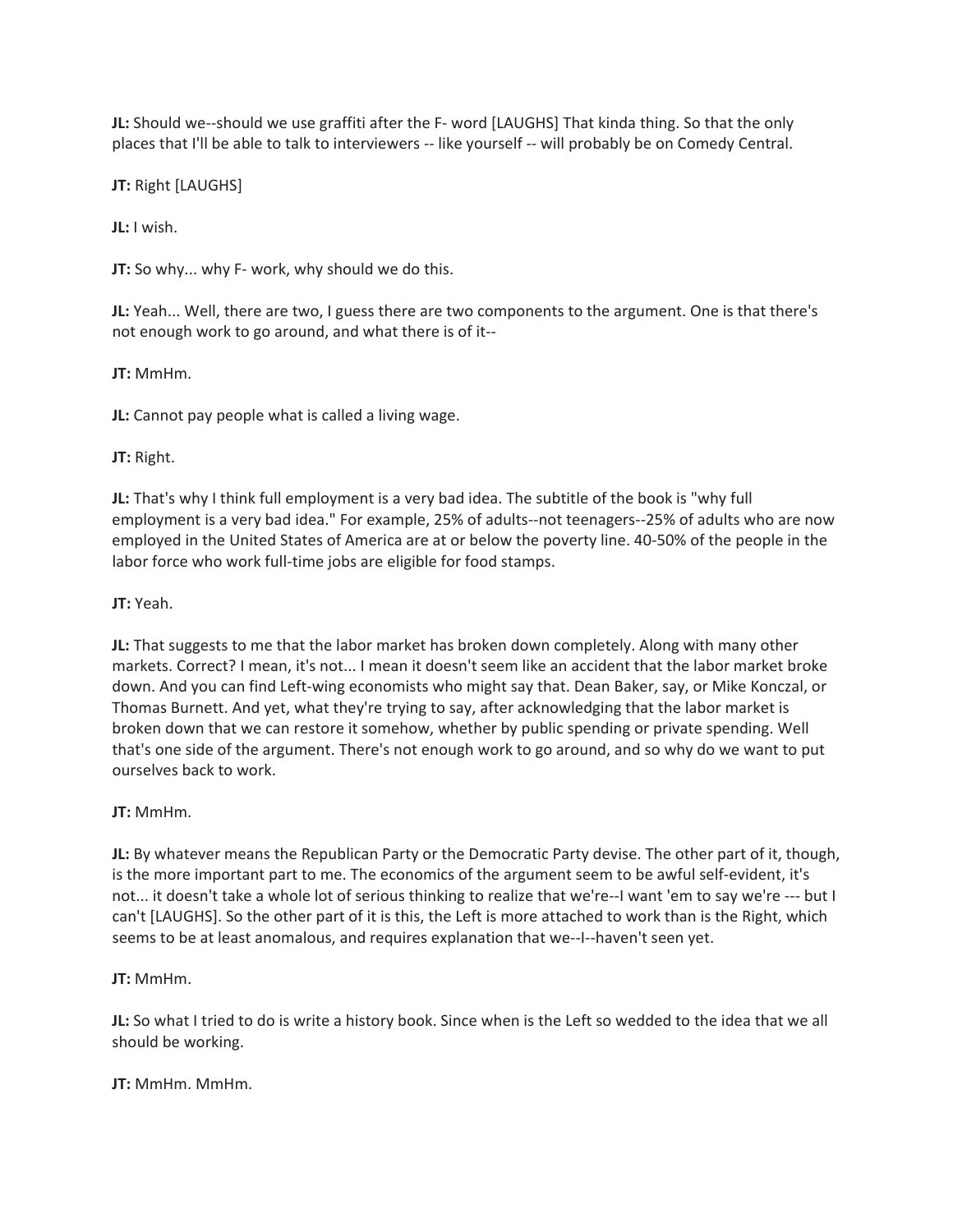**JL:** And that somehow there is a transparent or an intelligible or justifiable relationship between effort on the one hand and reward on the other. Work and Income. So what I discovered, I think, is that there's a long tradition. We call it the Protestant ethic, but in fact it was developed most thoroughly, most intelligently by Karl Marx, and Marx said on many occasions that he stood on Hegel's shoulders.

**JT:** MmHm.

**JL:** In 1844 he said, for example, Labor takes--excuse me--Hegel takes the stamp out of modern political economy, he grasps Labor as the essence of man. But Hegel himself was standing on the shoulders of Martin Luther--

# **JT:** MmHm. MmHm.

**JL:** and Tunstall in the preface to The Philosophy of Right. Called Luther the first modern philosopher. What they had in common was the idea that the highest possible morality was embraced by, experienced at work. That if human nature--

**JT:** MmHm. MmHm.

**JL:** is to transform the world, and to produce value through work. Why then, of course, we're going to be wedded to this idea, and it's our very nature. My students. My undergraduate and graduate students at Rutgers seem to think that "well yeah, of course, we have to be working, because if we're not working--"

**JT:** What are we doing?

**JL:** What are we doing, yeah?

**JT:** Yeah.

**JL:** And that, I guess, is the third component of the argument, and that is--if there's not enough work to go around, and what work there is teaches us that you might as well be a gangster,

**JT:** MmHm.

**JL:** if you want an adequate income. Why do we still believe that work builds character, punctuality, initiative, discipline, and all that business? Why do we believe this? Shouldn't we try to get over--

**JT:** MmHm.

**JL:** is really the question I'm asking. So, yeah, that's why I want to use as strong a word as possible, because I think... I don't want to be melodramatic about it. I do think that our devotion to the idea that work builds character and that work is necessary for our survival of our souls. I think that's a sickness.

**JT:** MmHm.

**JL:** I think that's become something we want to try to recover from.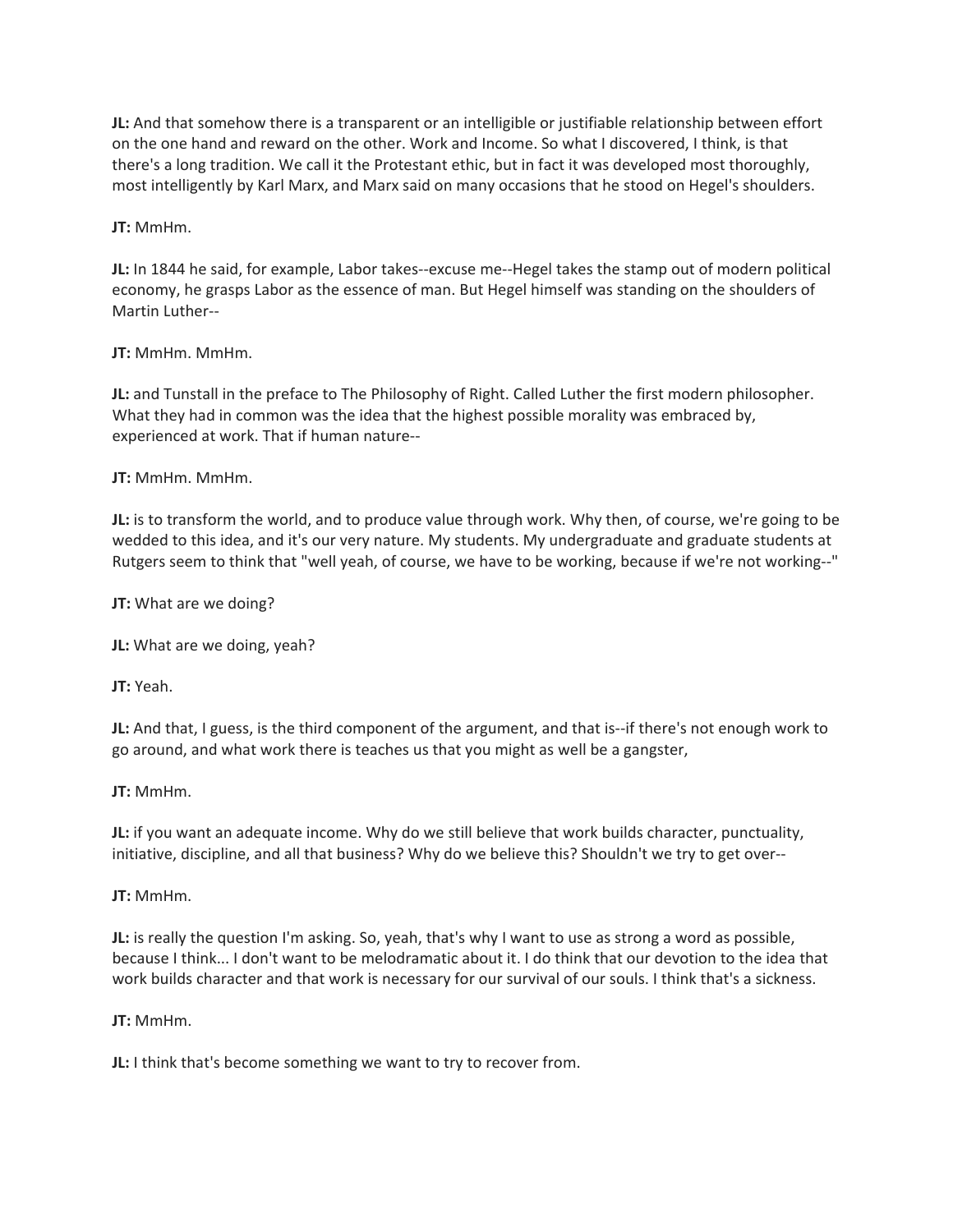**JT:** Well I think it's very much, I mean, you're pointing at this even and talking about Hegel standing on the shoulders of Martin Luther, right? But I mean, this is very much about Protestantism

**JL:** Yup.

**JT:** For sure.

**JL:** Sure is. Sure is.

**JT:** Shot through and through with it.

**JL:** Yes, absolutely. Yeah... I use the word Protestant ethic loosely in the book, but it is, I mean, it is extraordinarily Protestant. But here's the other thing, too. When I talk to my students about this, they say "well, you know, work is good. Work is..." and they come up with good arguments. And my response is "well, yeah, work was good. Once upon a time, when people said, if ye shall not work, neither shall ye eat."

# **JT:** MmHm.

**JL:** That was a critique of a many-layered aristocracy that did nothing, that performed no productive labor. It was a way of making concrete, the idea that all men are created equal. It's a very, very important idea. An idea that doesn't come of age until the 18th century regardless of what the early Christians told us about being equal in the sight of God. So yeah, it's a Protestant ethic in that sense is an egalitarian notion, but by this time, it doesn't serve the purpose of equality or egalitarianism, it serves no purpose except to sicken us and kill us. For example. If we live by this principle of productivity--From each according to his abilities, to each according to his production of value--all we're going to do is produce more and more and more.

# **JT:** MmHm.

**JL:** Well and there again it arrives to the question, well, why are we producing this? Or what are we producing? Why do we have to keep producing? Why is growth so important to us? Well growth is really important to us--in this country anyway--because it's the only means we have ever devised for social stability on the one hand, and political stability on the other.

# **JT:** MmHm. MmHm.

**JL:** Right? If you don't have growth, you can't accommodate the growth of the population, the growth of the labor force.

**JT:** Well, supposedly.

# [LAUGHS]

**JL:** I mean, that's exactly right, and if we can't do that, why then people are gonna... we're going to have class conflict. We're gonna have the subdivision of political parties. We're going to have maybe revolution or something like that. So... to say what I say in the title of the book, I think, is to ask why is it that growth functions in this way? Why is it that we are so mindlessly devoted to it? And what if we step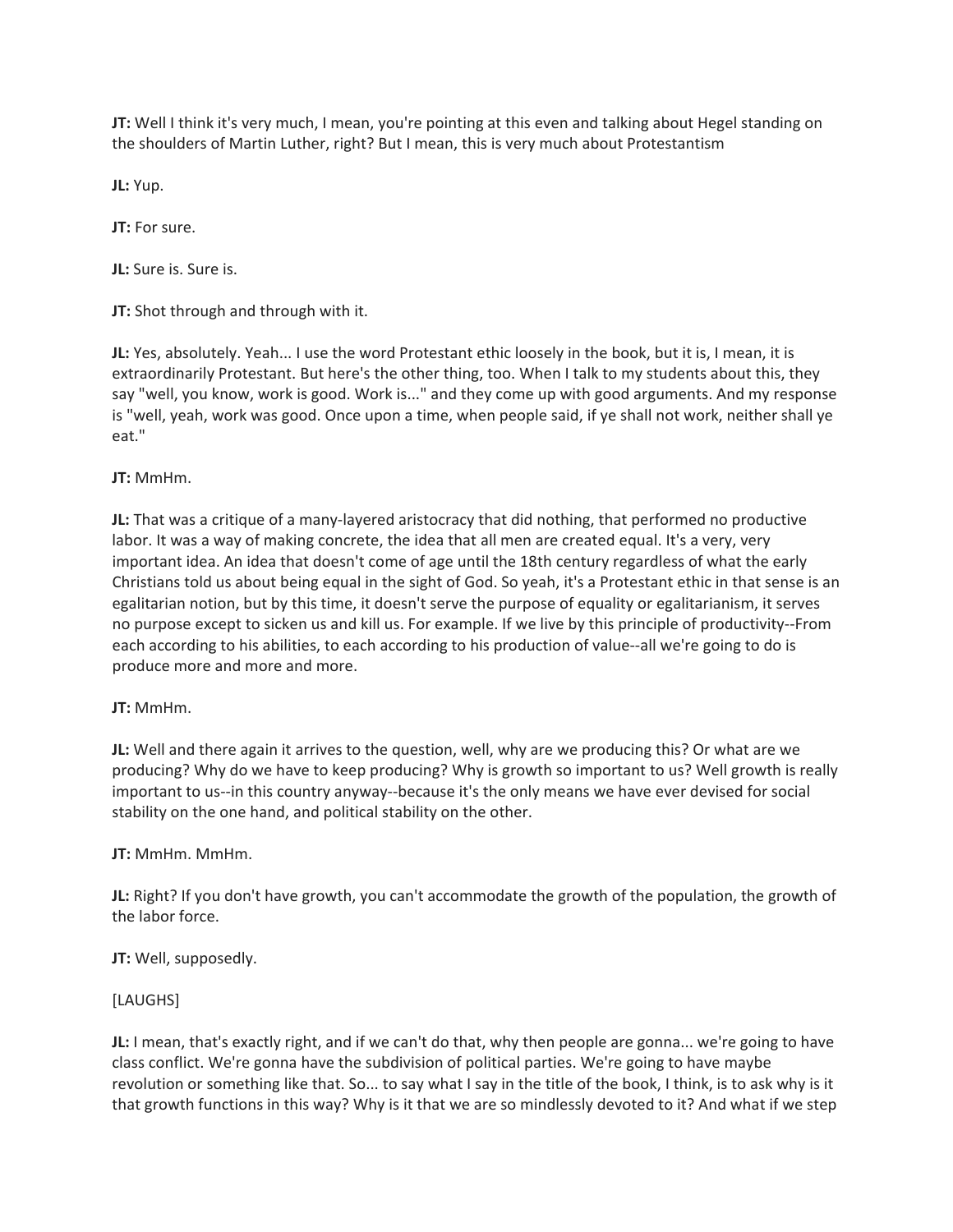back and ask ourselves. OK, well, maybe we don't have to work so hard. Wouldn't that be a way of getting into this question of why do we need growth, why do we want growth, and what kind of growth do we want if we decide that we have to have it?

**JT:** So I mean, I can hear, or imagine several sort of lines of critique coming at you. One being a critique of... from people who think growth has to persist. Fine. So there's one thing. And there's another set of arguments which would be like how do we pay for this? But then the third one that I actually want to talk about is people who would come at you and say "why wouldn't this just lead to the growth of a new hierarchy?" or the emergence of a new aristocracy? What would mitigate against that?

**JL:** I think it's a damn good question, because I really don't know what you're asking. How would it?

**JT:** So you talked about how... You introduced in your narrative the Protestant ethic as a response to this parasitic aristocratic class.

[CROSSTALK]

**JL:** Ah. Right, right, right, right.

**JT:** So what... let's say we all begin this situation of

**JL:** Right.

**JT:** Not having to work, being provided for.

**JL:** OK. Here's the deal in it for me is this--if there's not enough work to go around. If there's not enough good work to build character, then let's decouple income from work. Let's get ourselves a guaranteed annual income for everyone.

**JT:** MmHm.

**JL:** Now, does that create an aristocracy? No, I don't think so, because we couldn't peg it at, say, \$50,000. We probably couldn't do that. We probably couldn't afford that. But we could, I think, go in the vicinity of between \$40-50 and that would be easy to afford. Then what? If you want to make more money, fine. You're free to do that. If you want to volunteer your time, that's fine too. I think the [SOUND] way that I was thinking about it [SOUND] [LAUGHS]

**JT:** Are we getting a call in the studio? Hey.

**JL:** Sure. I guess we have resumed?

**JT:** Yes. We have.

**JL:** So I don't think that would create an aristocracy. I think that what it would do is allow for us to develop talents, skills, purposes, that we cannot because we're so attached to the idea that you can't have an income unless you...

**JT:** MmHm.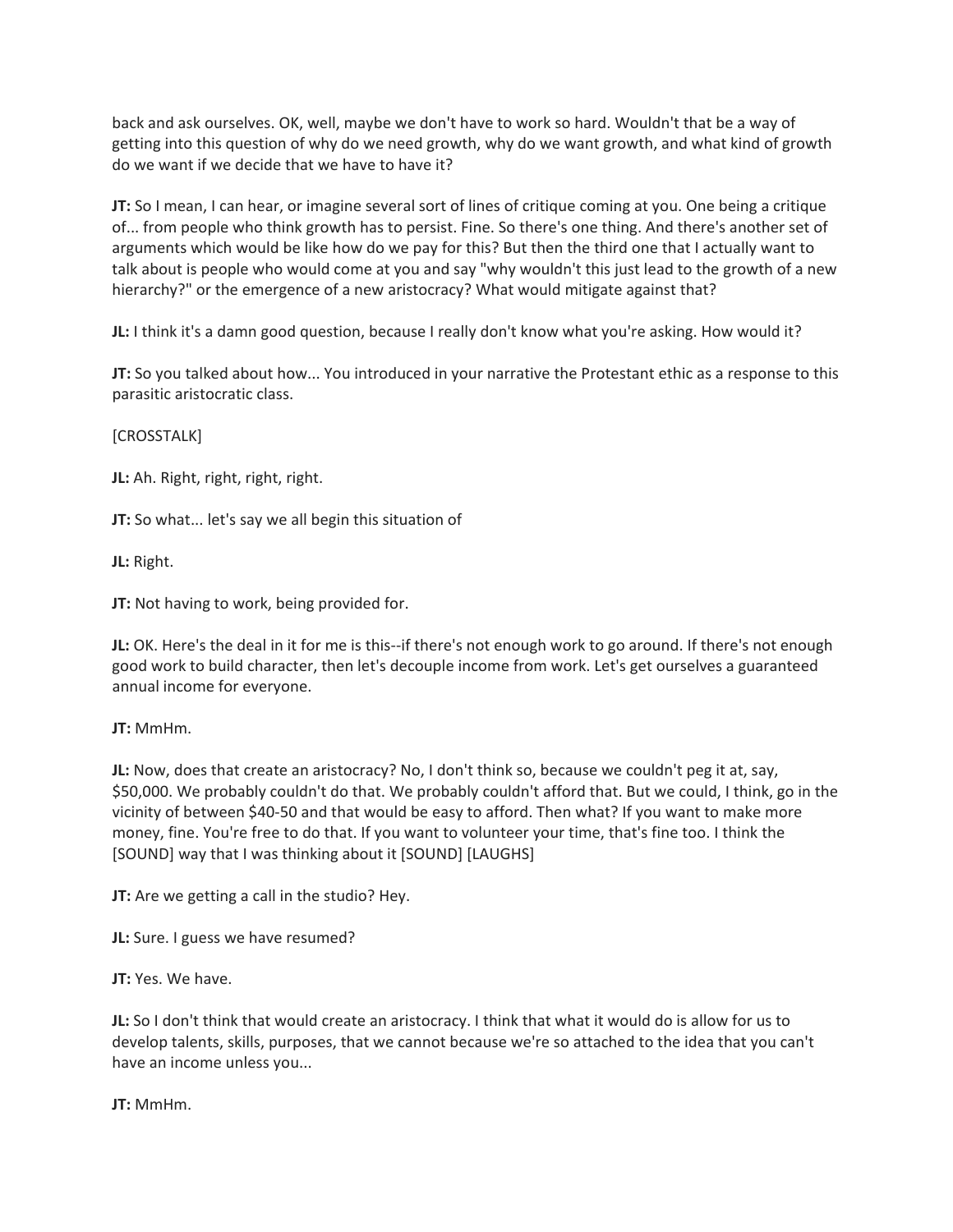**JL:** unless you work.

**JT:** Well and if you do, then you're obviously a parasite.

**JL:** Well, precisely, right?

**JT:** Yeah.

**JL:** That's why we have this animus against consumption or consumerist culture.

**JT:** MmHm. MmHm.

**JL:** We think that either your prior production of durable goods, and I mean by durable, I don't just mean material things. If you have not produced durable goods, the justification of your income is absent. Now that's a ridiculous idea, but it's firmly attached to this idea of the Protestant ethic. Now it's ridiculous for two reasons at least.

# **JT:** MmHm. MmHm.

**JL:** First, the development of what we call a welfare state. I don't like the phrase, but... the development of a welfare state, since approximately the 1930s has taught us to detach income from work. Reward from effort. From 1959 until the present, the fastest growing component of household income or of labor income,

**JT:** MmHm.

**JL:** Either way you want to express it, it works. Has been transfer payments from the government. So that by the turn of the 21st century, 20% of all household income comes from a transfer payment. In other words, it's money that comes into the household for which no one in the household has done any work.

**JT:** MmHm. MmHm.

**JL:** So we know how to do it.

**JT:** But those, I mean, most people would treat those as though they aren't physical, they're not seen.

**JL:** Yes, that's true. And in fact when the New York Times did that series last year about who was receiving those transfer payments,

# **JT:** MmHm.

**JL:** The people most scandalized by the receipt of it were the people who were benefiting the most. People in Appalachia and people in rural areas where they really needed these so-called welfare payments from government at some level. The other way that we have taught ourselves that there's no intelligible, transparent, or justifiable correlation between effort and reward, between work and income, is to simply look at what has happened on Wall Street for the last,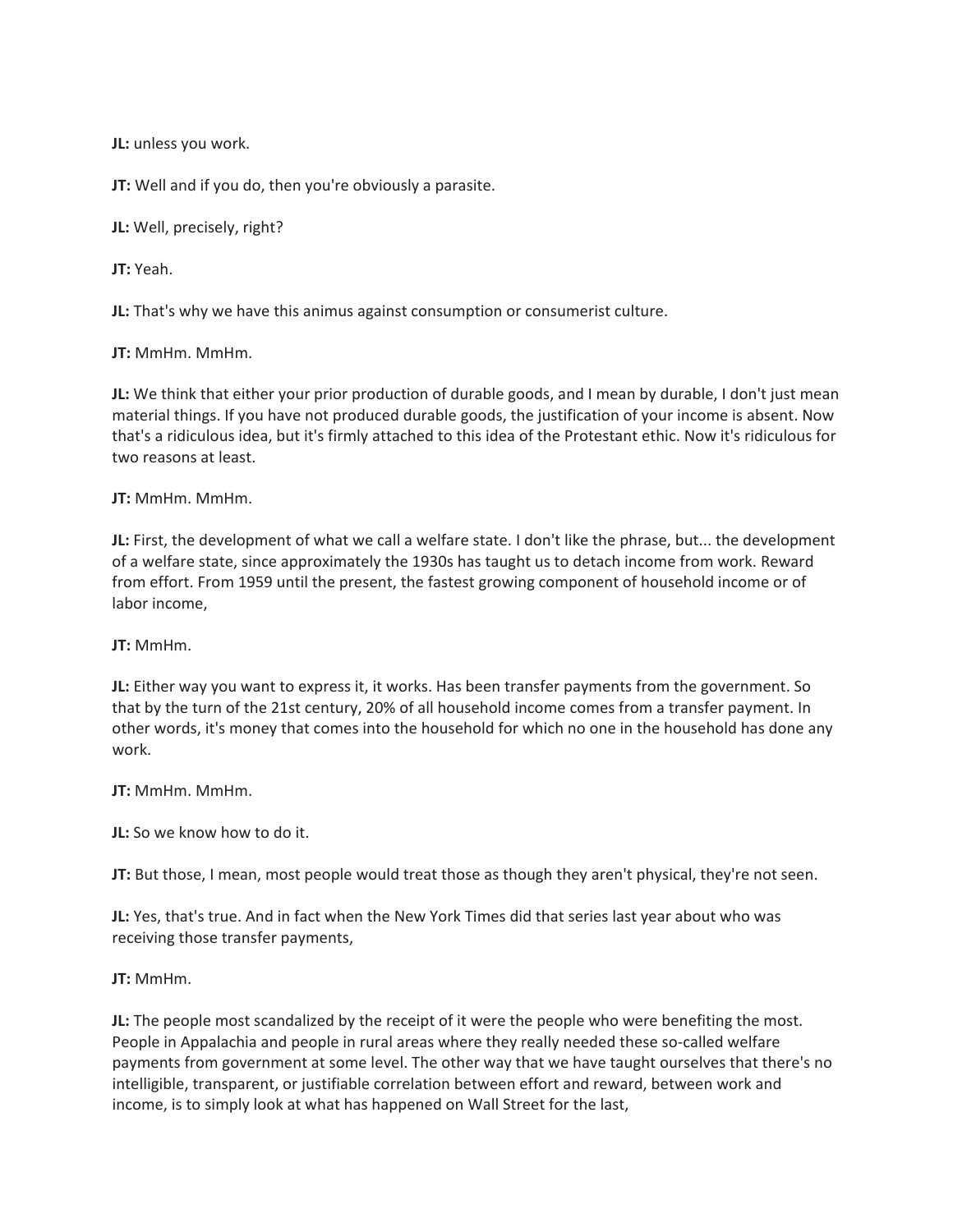**JT:** MmHm.

**JL:** say, seventy years, but certainly in the last, what--six?

**JT:** Right.

**JL:** I mean, these people, what do they do? And look at the incomes that they receive. Everybody knows it's ridiculous, even they know it's ridiculous.

**JT:** MmHm.

**JL:** I mean, if you hear them talk to each other, it's like.

**JT:** That's why they love it, right? They're winning.

**JL:** Well [DISGRUNTLED SIGH] even there, there's enough guilt, it seems to me, to use as evidence that we all know that this system as it now exists is broken, and it needs something beyond repair. It needs, it seems to me, a replacement. I spent some time in Zuccotti Park during the Occupy days, and it's right down by Wall Street, of course, and brokers and traders would be walking by and laughing about what they saw in the park. But also trading stories about how ludicrous their bonuses were. Yeah. And a couple of my students, believe it or not, are currency traders, and things like that.

**JT:** Well, I mean... most schools are recruiting grounds. This school you can get a degree in English, and still go on and work for a consulting firm.

[CROSSTALK]

**JL:** Right, right. Yes. Exactly, yeah.

**JT:** Yeah. So I mean is this still a solution within the framework of the nation-state? In your book?

**JL:** That's... I mean, it's a good question in the sense that we have all these arguments about foreign aid, for example.

**JT:** MmHm.

**JL:** Transfer payments from rich nations to poor nations.

**JT:** Right.

**JL:** Again, I think we can afford that. The accounting problems that we face in detaching income from work, and doing it at a transnational level as well, the accounting problems are just minimal. It doesn't take much thought, and it doesn't take much doing. Now, I'm not saying that there's already a consensus or that there's even a majority opinion.

**JT:** MmHm.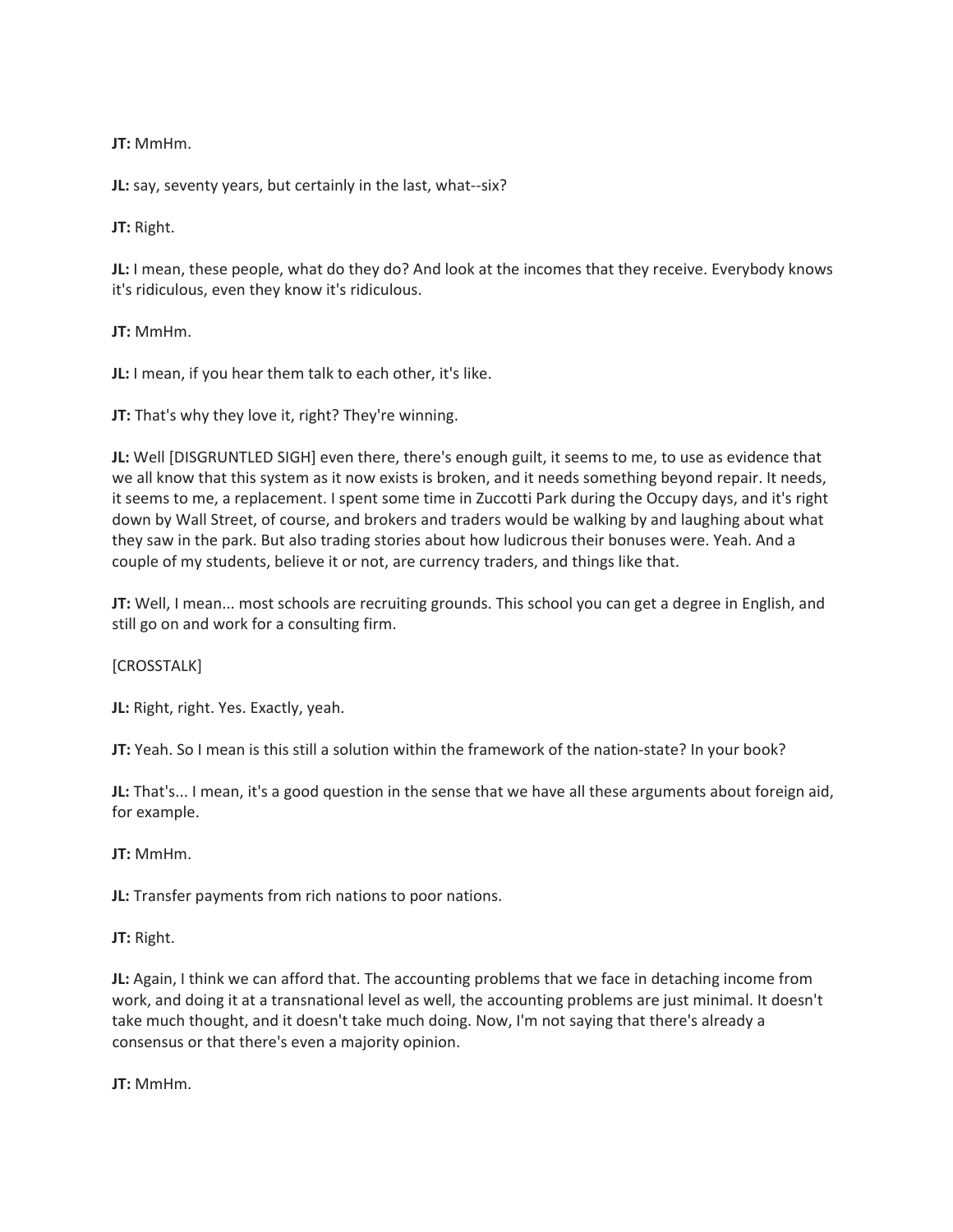**JL:** in favor of such a thing, but we could take two very simple steps and solve all the fiscal problems that might face us if we detach income from work. First, we remove the arbitrary cap on social security contributions.

# **JT:** MmHm.

**JL:** That's a done deal, then social security is forever solvent. The other is that we raise corporate income taxes.

# **JT:** MmHm.

**JL:** I don't care what we do with the personal income taxes anymore, I don't think that's an issue. But we must raise corporate income tax rates. The argument against that, of course, is something you've heard a thousand times and we've all heard a thousand times--"well if you raise corporate income taxes, then the incorporated will go overseas." Well, you know what, they already did that.

# **JT:** MmHm.

**JL:** They're already over there. In the 1970s and the 1980s before we had this thing called globalization, before the fall of the Soviet Union, between 60-70% of the manufactured imports into this country came from corporations owned by Americans who operated offshore.

# **JT:** MmHm. MmHm.

**JL:** So that makes no sense. If they say "if you raise our taxes, we're going to go overseas," we'll say "fine, we're going to tax your profits no matter where you make them. It doesn't matter if you repatriate them or not, we're going to tax them at the point of origin."

# **JT:** MmHm.

**JL:** All right, that's one thing. The other argument against raising corporate taxes is that--well, that's a disincentive to investment, and that's a crucial part of my argument in the book. We don't need their investment. We don't need corporate investment to create jobs. We already know that 80% of new jobs are created by small business. Those are really crappy jobs, by the way. I'm not a proponent of small business, because most of those jobs disappear within two years and usually there's no health benefits attached. So, I'm not a proponent of small business, but we know that those are the people who create jobs. Corporate investment does not create jobs. It just doesn't. And so we've gotta get used to that fact, too. That's another way of justifying, it seems to me, my argument about work. Why do we give these people these incentives?

# **JT:** MmHm.

**JL:** Why do CEOs need all that money? Why do they need these stock options? Why do they need these cuts on their dividends? To hell with that. Anyway, you can see how frustrating this is to me. Raising corporate income taxes is the best way to solve any fiscal problem that you think might reside in this plan.

# **JT:** MmHm.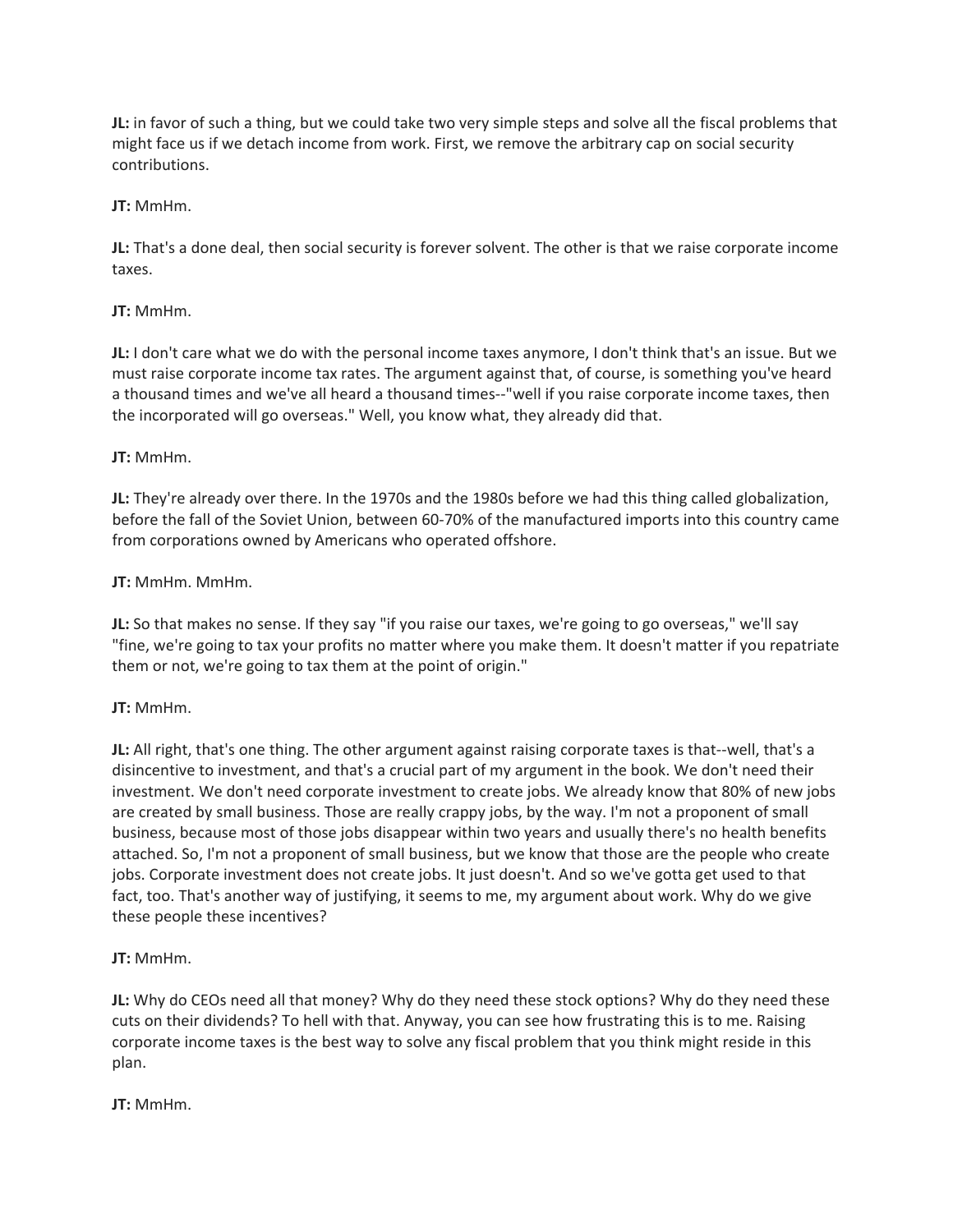**JL:** If that's what you can call it of mine, to detach income from work.

**JT:** So, I mean, certainly, as you've walked through those two ways that this could happen, these are things that Bernie Sanders is talking about.

**JL:** Yes.

**JT:** For sure.

**JL:** Yes.

**JT:** So, how would your--but he's still calling for full employment!

**JL:** I know, I know [LAUGHS] cause he's a man of the left!

**JT:** Yes, yes.

**JL:** Yes.

**JT:** For sure, right? So, I mean, imagining yourself in some weird world talking to Bernie Sanders, what would that conversation actually look like?

**JL:** I think what I would first do is try to stay interrogative and ask him why full employment seems to him such a good idea. And I think before long we would get to the bottom of it, and that is this idea that work is good for us.

**JT:** MmHm.

**JL:** But he knows as well as I do that most of the jobs being created, most of the jobs created since 2000. There's--by the way there's no net gain in new jobs since 2000, it still stands at zero--most of the new jobs created since 2000 have been really crappy jobs that contingent, part-time,

**JT:** MmHm.

**JL:** fast food, and so forth. Incomes are going to rise in retail, jobs are going to increase there, but who the hell wants those jobs? Moreover, it's not just the MIT economists, it's the Oxford economists who've proven, demonstrated statistically that between now and 2020, two-thirds of the jobs that we now take for granted--the job classifications of the Labor Department uses--two-thirds of those jobs are gonna disappear. Including the jobs that involve, I quote "non-routine cognitive tasks" like thinking. Two-thirds of those jobs are going to disappear! You know, just like the bank tellers have disappeared, and we use ATMs. Same thing is going to happen, all over, in every sector. So I would try to... I would... as gently as I could, I would nudge Bernie Sanders [LAUGHS] toward the idea that "look why do we want to put people to work? Why do we want full employment if we know the jobs are sssshhhhhitty ones? Does that work can we...?

**JT:** I'll bleep it out.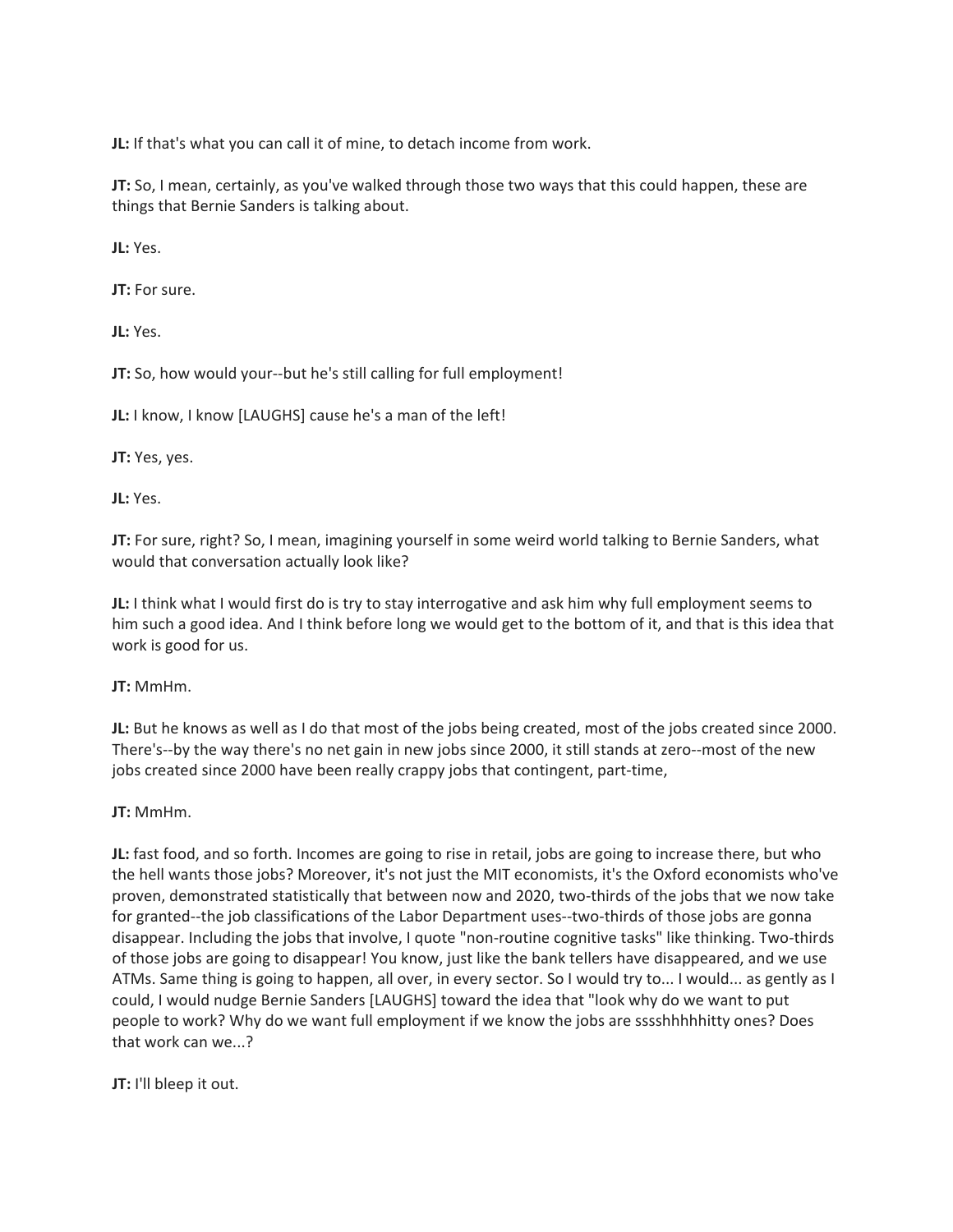**JL:** OK. It just... it makes no sense. And if we continue along these lines, thinking that full employment is absolutely the solution, we're gonna kill ourselves, we're gonna hurt ourselves physically, but we're also gonna like deaden our souls. It's time for us to rethink.

**JT:** So, I mean, when you hear his conversation about this political revolution.

**JL:** MmHm.

**JT:** What exactly does that mean, in your interpretation?

**JL:** I'm an historian, so I can only speak historically about the American party system. I think what he's talking about will take a third party, maybe it'll call itself a Democratic Socialist party, it may be a while. I hope it doesn't call itself a Labor party because we know what that means. [LAUGHS] But I think that's what he has in mind, and I think that is the historical precedent. That the people's party of the 1890s, the Know-Nothings and the Republicans or the Anti-Slavery crowd of the 1830s and 40s. Because that's typically what fractures the two-party systems' dominance and gives people more choices than what they had under the two-party systems. Now, the third parties typically disappear, right? They rise up, they offer these bizarre programs, and sometimes they end up taking over one of the two major parties, the Populist Party did it in 1896. But their program of 1896 was a much watered down version of what they had been saying through the 1890s. But that's my guess.

# **JT:** MmHm.

**JL:** I'm not a very good prophet, so it would be hard for me to say. But my guess is that a third party's going to have to happen before we get any political progress. Because the two parties as they stand--I think there are enormous differences between the two--but I still think that the choices that the American electorate wants to make are disallowed by

# **JT:** Right.

**JL:** the two parties as they presently exist. So to break up that consensus, to fracture that ice mass, or whatever it is. I think a third party is a reality.

**JT:** I mean, I know, obviously a lot of stuff you've written is on the left both presently and historically. When you watch the way his campaign is conducting itself, and there's been so much emphasis put on the fact that it's a "We" campaign versus Hillary's "I" campaign, et cetera, et cetera.

**JL:** Yeah.

**JT:** Right? And you know, he's very willing to use this language "political revolution"

**JL:** Right.

**JT:** I mean, would you imagine that this is something that he is trying to get off the ground and it will become independent of him? Like how much do you think his

**JL:** Hm. Yeah.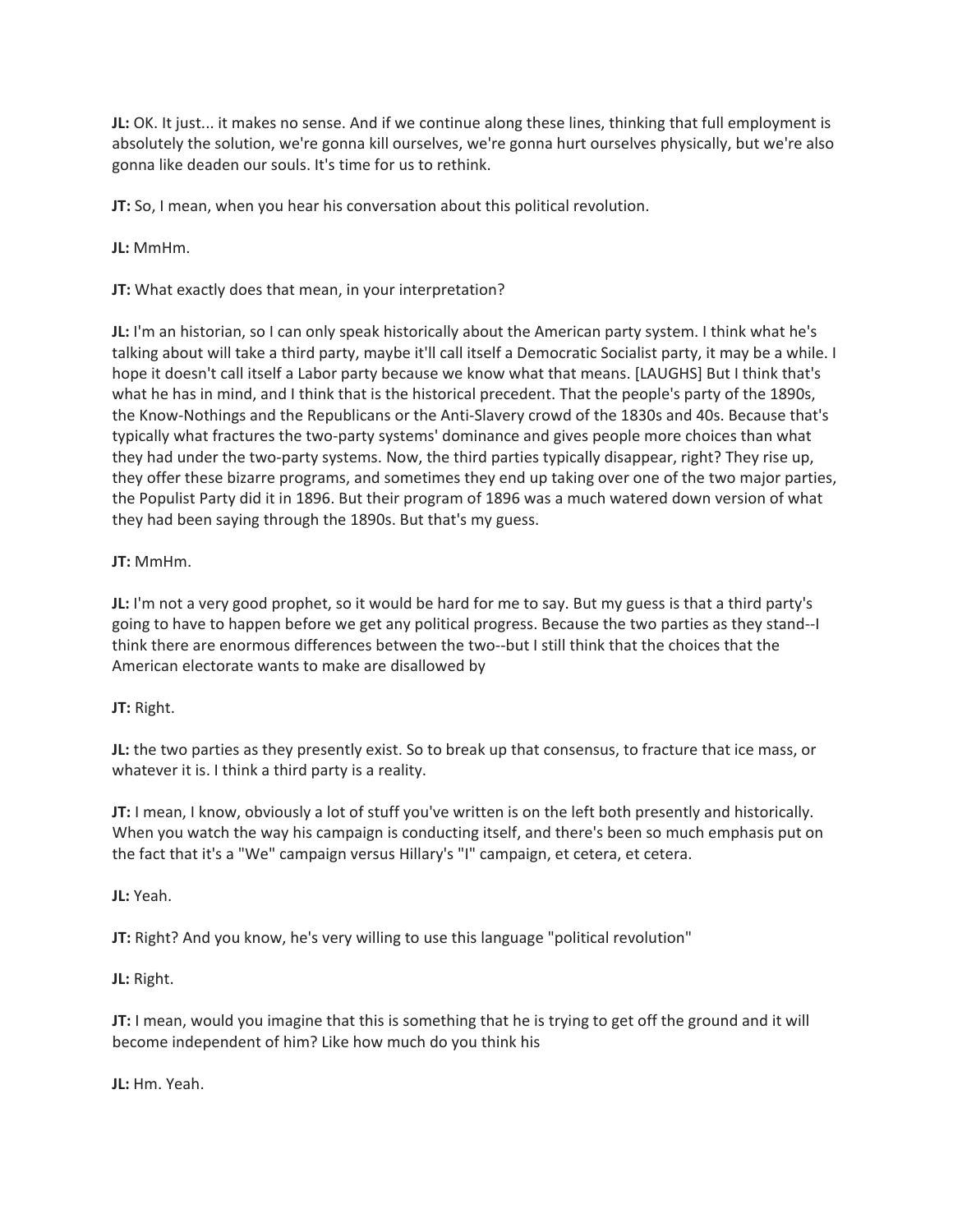# **JT:** status as figurehead is actually?

**JL:** I do think he's actually very important. I tend to think of him as a charismatic figure.

**JT:** MmHm.

**JL:** I know that that sounds kinda silly. Because here's this old guy kinda scurrying around. [LAUGHS] But Obama had a database, a virtual online constituency that was put on by MoveOn.org, and other more even more sophisticated types, but as soon as he was elected, he dropped them. That constituency...

# **JT:** Yeah.

**JL:** became pointless or useless to him, he thought. Now that was in line with a lot of political science thinking that we're all familiar with, and that is that there is an electoral coalition and then there is a governing coalition and there is a huge difference between the two. Well, speaking now as an historian, I would say that that distinction is moot. That if Obama had tried to govern with his electoral coalition in place.

# **JT:** MmHm.

**JL:** That it never would have occurred to him that this is a center right country. He would've been, I think, more emboldened in dealing with the Republicans in Congress, and saying "well look, I've got this constituency out here" but by de-mobilizing the people that had elected him--and not just the vast black turnout--those younger people. I think that was his fundamental error. I don't think Bernie--I hope I can use his name with enough affection and respect--I don't think Bernie will do that, because—

# **JT:** MmHm.

**JL:** He can see, as well as the rest of us can, the last 8 years have been a nightmare, in part because Obama governed as if it's a center right country. It's become a center left country. And for good reason. I mean, you know this as well as I do, the Pew Center polls demonstrate to us that a majority of younger people favor socialism over capitalism because they don't have any of those--

**JT:** Right.

**JL:** strange Cold War kinda connotations to deal with.

**JT:** Yeah.

**JL:** They're just... they think "ah yeah, Socialism, what a great idea." So, how can you say it's a center right country. Not anymore it's not.

**JT:** Well, I have one last question for you.

**JL:** Yeah.